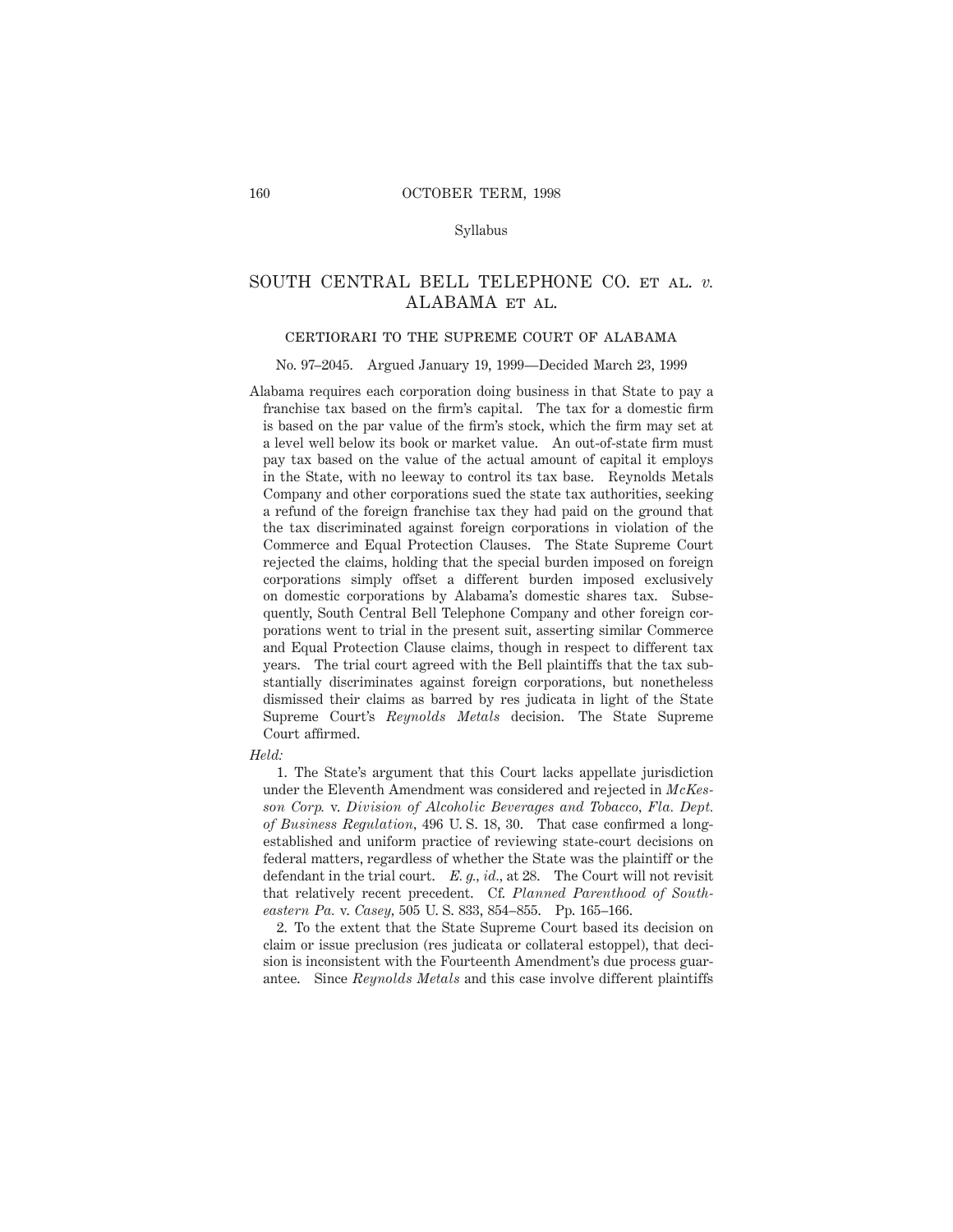### Syllabus

and tax years, neither is a class action, and no one claims there is privity or some other special relationship between the two sets of plaintiffs, the Bell plaintiffs are "strangers" to the earlier judgment and thus cannot be bound by that judgment. *Richards* v. *Jefferson County,* 517 U. S. 793, 801–802. That the Bell plaintiffs were aware of the Reynolds Metals litigation and that one of the Reynolds Metals lawyers also represented the Bell plaintiffs created no special representational relationship between the earlier and later plaintiffs. Nor could these facts have led the Bell plaintiffs to expect to be precluded, as a res judicata matter, by the earlier judgment itself. Although the Bell plaintiffs, in a letter to the trial court, specifically requested that their case be held in abeyance until *Reynolds Metals* was decided, the letter was no more than a routine request for continuance and does not distinguish *Richards.* Pp. 167–168.

3. The state franchise tax on foreign corporations impermissibly discriminates against interstate commerce, in violation of the Commerce Clause. State law gives domestic corporations the ability to reduce their franchise tax liability simply by reducing the par value of their stock, while it denies foreign corporations that same ability. The State cannot justify this discrimination on the ground that the tax is a complementary or compensatory tax that offsets the tax burden that the domestic shares tax imposes upon domestic corporations, since the relevant tax burdens are *not* roughly approximate, nor are they similar in substance. See, *e. g., Oregon Waste Systems, Inc.* v. *Department of Environmental Quality of Ore.,* 511 U. S. 93, 103. Alabama imposes its foreign franchise tax on a foreign firm's decision to do business in the State; it imposes its domestic shares tax on a certain form of property ownership, namely, shares in domestic corporations. The State's invitation to reconsider and abandon the Court's negative Commerce Clause cases will not be entertained, as the State did not make clear it intended to make this argument until it filed its brief on the merits. Pp. 169–171.

711 So. 2d 1005, reversed and remanded.

BREYER, J., delivered the opinion for a unanimous Court. O'CONNOR, J., *post,* p. 171, and Thomas, J., *post,* p. 171, filed concurring opinions.

*Mark L. Evans* argued the cause for petitioners. With him on the briefs were *Henk Brands, Walter Hellerstein, Charles R. Morgan, Mark D. Hallenbeck, Albert G. Moore, Jr., Richard W. Bell, Walter R. Byars, David J. Bowling,* and *Courtney Hyers.*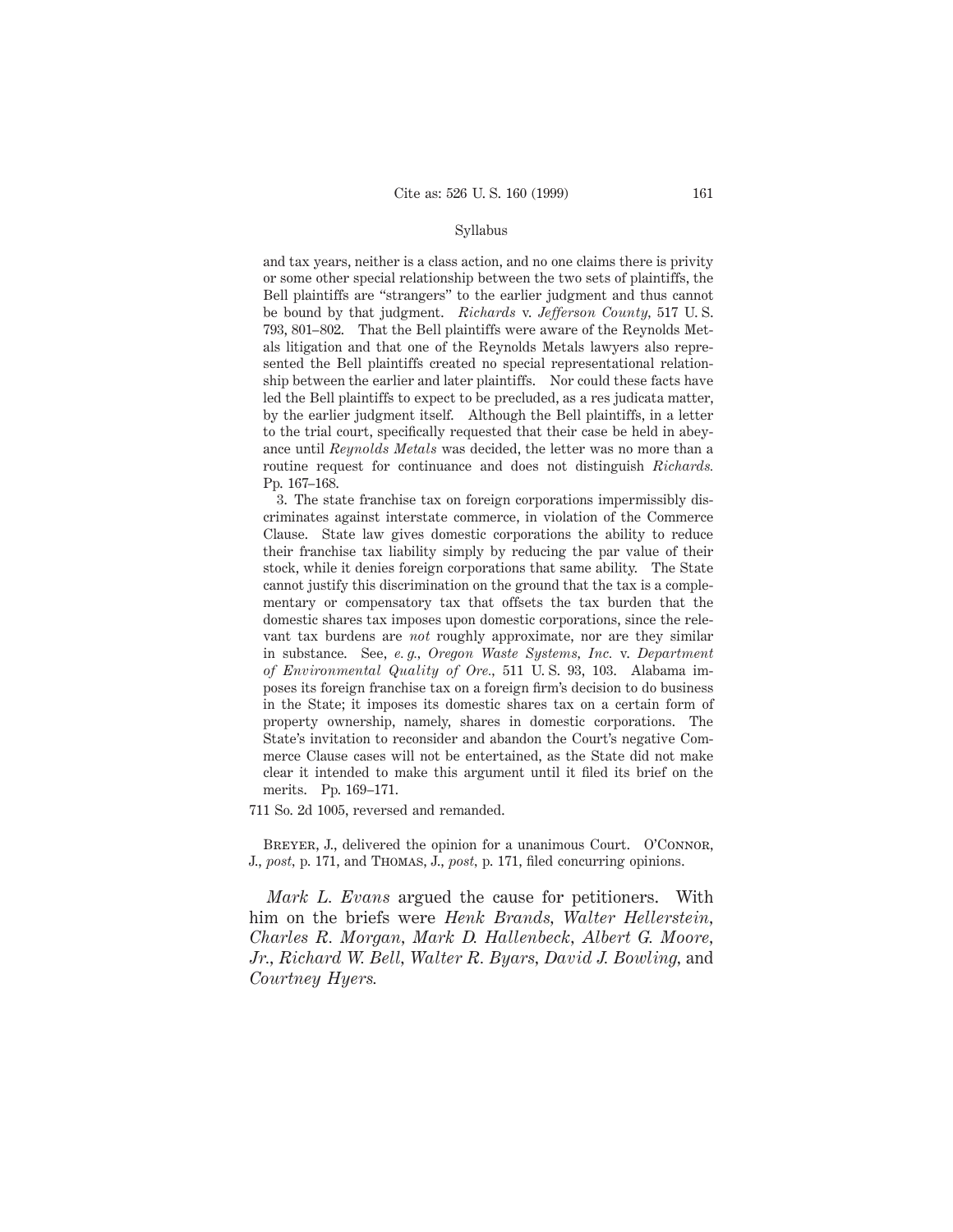*Charles J. Cooper* argued the cause for respondents. With him on the brief were *Bill Pryor,* Attorney General of Alabama, *Ron Bowden* and *Dan E. Schmaeling,* Assistant Attorneys General, *Michael W. Kirk,* and *David H. Thompson.*\*

# Justice Breyer delivered the opinion of the Court.

The basic question in this case is whether the franchise tax Alabama assesses on foreign corporations violates the Commerce Clause. We conclude that it does.

Alabama requires each corporation doing business in that State to pay a franchise tax based upon the firm's capital. A domestic firm, organized under the laws of Alabama, must pay tax in an amount equal to 1% of the par value of the firm's stock. Ala. Const., Art. XII, § 229; Ala. Code § 40– 14–40 (1993); App. to Pet. for Cert. 50a, 52a, 61a (Stipulated Facts). A foreign firm, organized under the laws of a State other than Alabama, must pay tax in an amount equal to 0.3% of the value of "the actual amount of capital employed" in Alabama. Ala. Const., Art. XII, § 232; Ala. Code § 40–14– 41(a) (Supp. 1998). Alabama law grants domestic firms considerable leeway in controlling their own tax base and tax liability, as a firm may set its stock's par value at a level well below its book or market value. App. to Pet. for Cert. 52a–53a (Stipulated Facts). Alabama law does not grant a foreign firm similar leeway to control its tax base, however, as the value of the "actual" capital upon which Alabama calculates the foreign franchise tax includes not only the value of capital stock but also other accounting items (*e. g.,* longterm debt, surplus), the value of which depends upon the

I

<sup>\*</sup>Briefs of *amici curiae* urging reversal were filed for Avon Products, Inc., et al. by *William L. Goldman;* for Tax Executives Institute, Inc., by *Timothy J. McCormally* and *Mary L. Fahey;* and for the Committee on State Taxation by *William D. Peltz* and *Jeffrey A. Friedman.*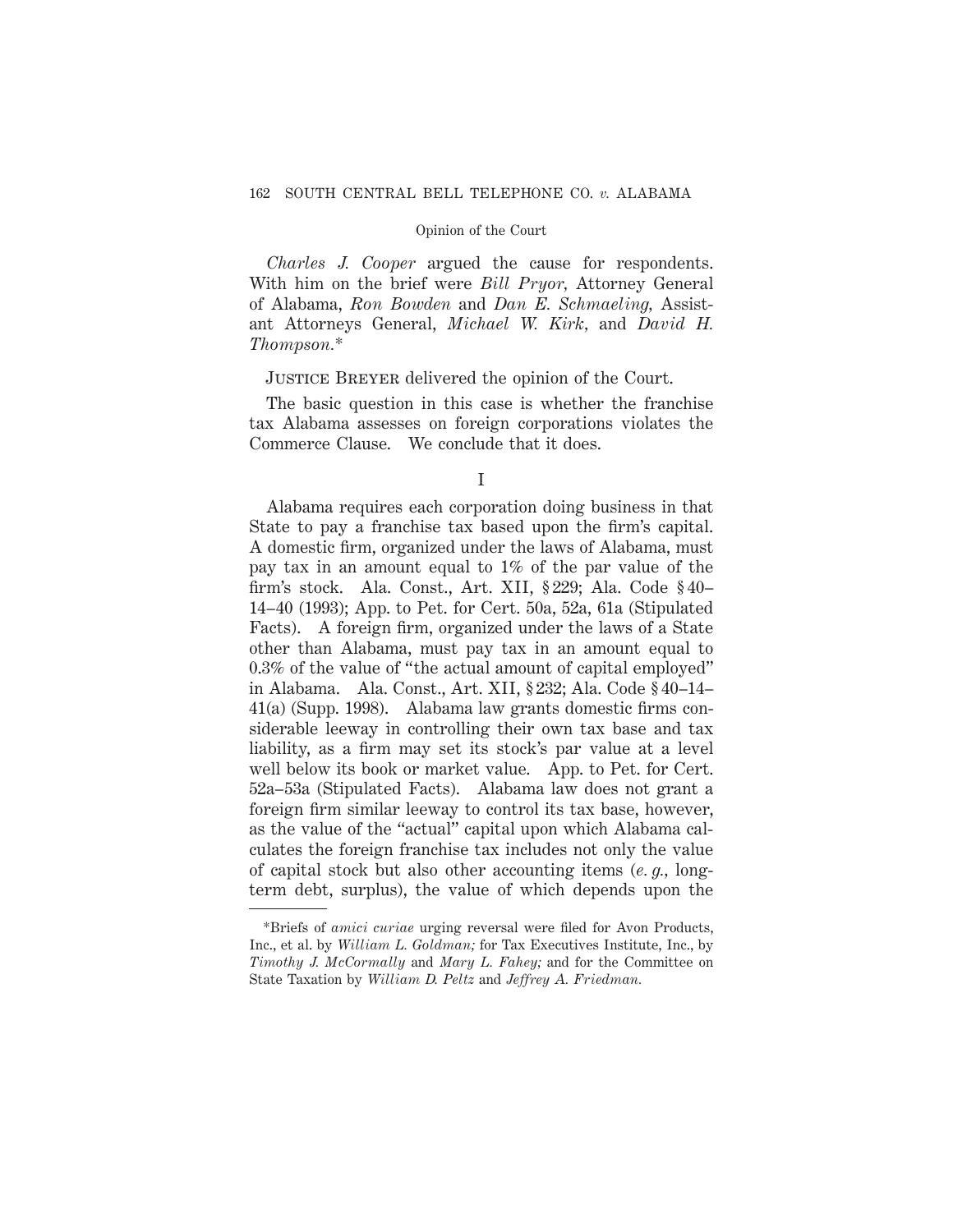firm's financial status. *Id.,* at 53a–54a; Ala. Code §§ 40–14– 41(b)(1)–(5), (c) (Supp. 1998).

In 1986, the Reynolds Metals Company and three other foreign corporations sued Alabama's tax authorities, seeking a refund of the foreign franchise tax they had paid on the ground that the tax discriminated against foreign corporations. Although the tax favored foreign firms in some respects (granting them a lower tax rate and excluding any capital not employed in Alabama), that favorable treatment was more than offset by the fact that a domestic firm, unlike a foreign firm, could shrink its tax base significantly simply by setting the par value of its stock at a low level. As a result, Reynolds Metals said, the tax burden borne by foreign corporations was much higher than the burden on domestic corporations, and the tax consequently violated both the Commerce and Equal Protection Clauses. U. S. Const., Art. I, § 8, cl. 3, and Amdt. 14, § 1.

The Alabama Supreme Court rejected these claims. *White* v. *Reynolds Metals Co.,* 558 So. 2d 373 (1989). Without denying that the franchise tax imposed a special burden upon foreign corporations, the court nonetheless thought that this special burden simply offset a different burden imposed exclusively upon domestic corporations by Alabama's "domestic shares tax." This latter tax is a property tax on shares of domestic stock; it is assessed against shareholders based upon the value of the shares they hold, but in practice it is normally paid by the corporation itself. *Id.,* at 386–388 (citing, *e. g., Gregg Dyeing Co.* v. *Query,* 286 U. S. 472 (1932) (permitting taxes that discriminate against interstate commerce when they compensate for burdens placed uniquely upon domestic commerce)). Any remaining discrimination, the court concluded, was constitutionally insignificant. 558 So. 2d, at 388–390.

While the Alabama courts were considering *Reynolds Metals,* a different foreign corporation, South Central Bell Telephone Company, brought the lawsuit now before us.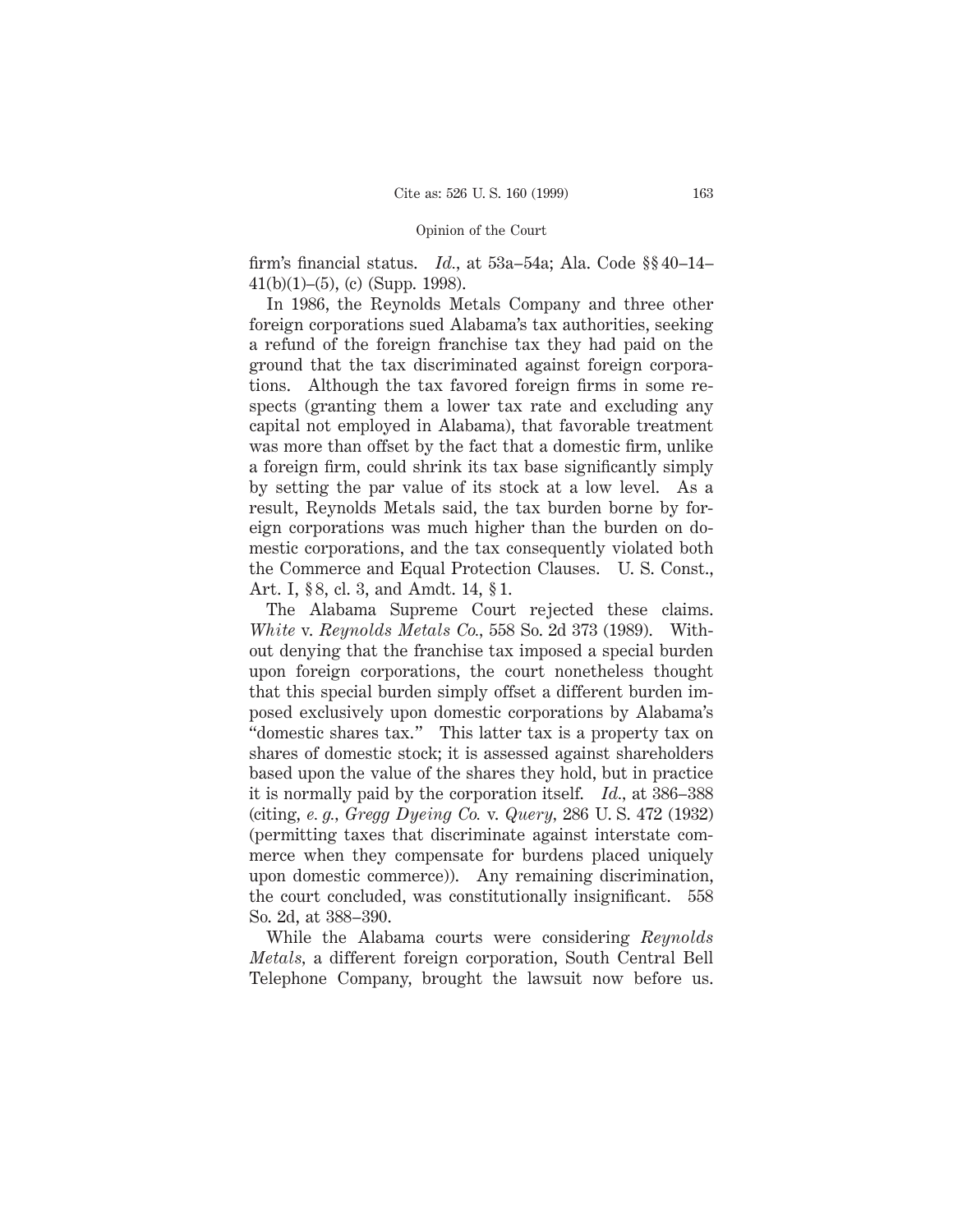Bell asserted the same Commerce Clause and Equal Protection Clause claims as had Reynolds Metals, though in respect to different tax years. Bell initially agreed to hold its suit in abeyance pending the resolution of Reynolds Metals' claims. Then, after the Alabama Supreme Court decided against the taxpayers in *Reynolds Metals,* Bell (joined by other foreign corporations with similar claims) went to trial.

The Bell plaintiffs introduced evidence designed to show that the empirical premises that underlay *Reynolds Metals* were wrong: Despite the differences in franchise tax rates, Alabama's franchise tax scheme in practice discriminates substantially against foreign corporations, and the Alabama tax on shares of domestic corporations does not offset the discrimination in the franchise tax. The Alabama trial court agreed with the Bell plaintiffs that their evidence, taken together with this Court's recent Commerce Clause cases, "clearly and abundantly demonstrates that the franchise tax on foreign corporations discriminates against them for no other reason than the state of their incorporation." Memorandum Opinion in App. to Pet. for Cert. 21a–22a (hereinafter Mem. Op.) (citing *Oregon Waste Systems, Inc.* v. *Department of Environmental Quality of Ore.,* 511 U. S. 93 (1994); *Associated Industries of Mo.* v. *Lohman,* 511 U. S. 641 (1994); *Fulton Corp.* v. *Faulkner,* 516 U. S. 325 (1996)). But the trial court nonetheless dismissed their claims for a *different* reason, namely, that given the Alabama Supreme Court's decision in *Reynolds Metals,* "the Taxpayer[s'] claims [in this case] are barred by *res judicata.*" Mem. Op. 17a.

The Alabama Supreme Court affirmed the trial court by a vote of 5 to 4. The majority's decision cited *Reynolds Metals* and a procedural rule regarding summary dispositions and simply said, "PER CURIAM. AFFIRMED. NO OPINION." 711 So. 2d 1005 (1998). One justice concurred specially to say that by requesting that their case be held in abeyance until *Reynolds Metals* was resolved, the Bell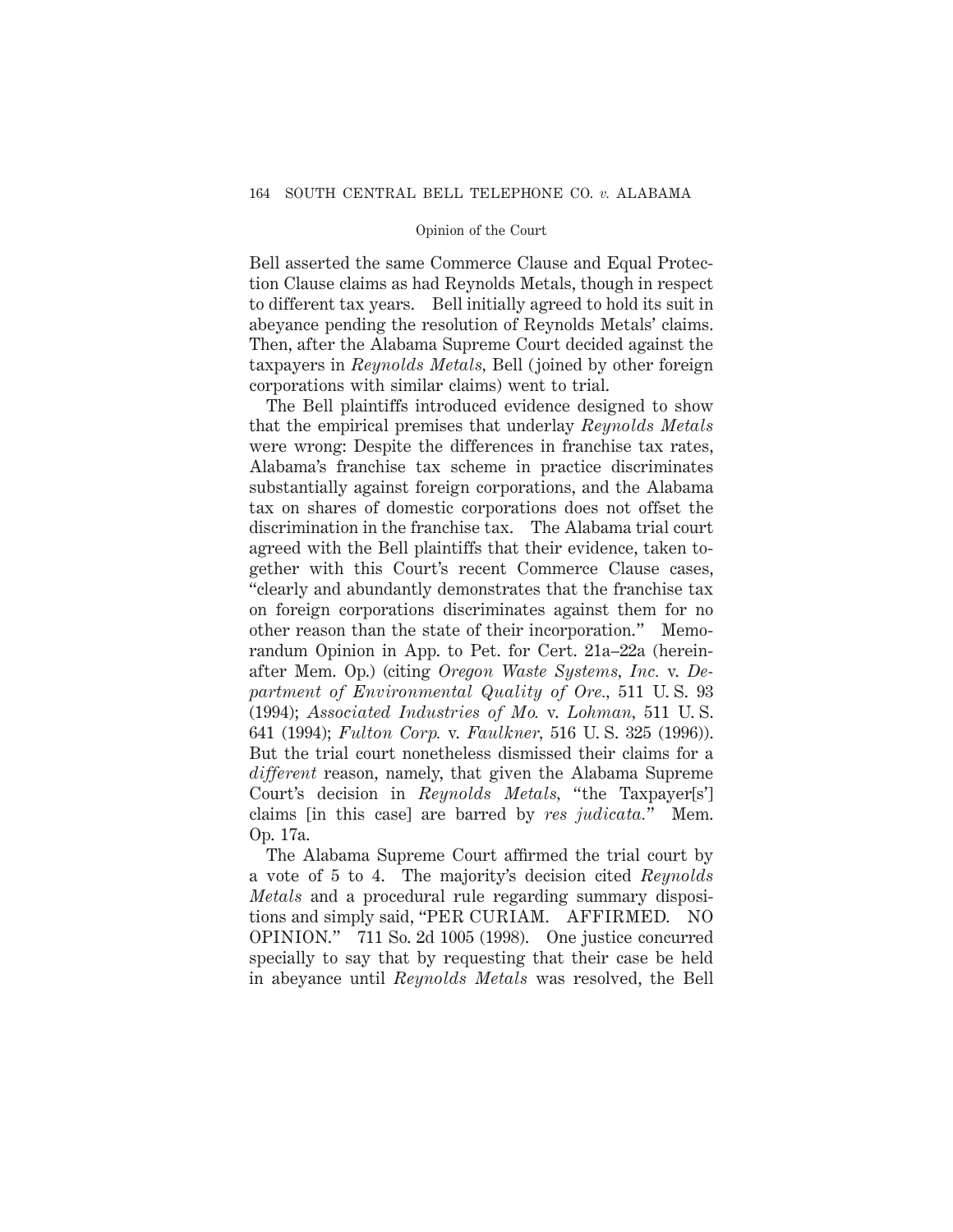plaintiffs had agreed to be bound by *Reynolds Metals.* 711 So. 2d, at 1005–1007 (opinion of Maddox, J.). Three dissenters wrote that given the differences between this case and *Reynolds Metals* (*e. g.,* different tax years, different plaintiffs), res judicata could not bind the Bell plaintiffs. 711 So. 2d, at 1008 (opinion of See, J.). On the merits, the dissenters concluded that the franchise tax violated the Commerce Clause. See *id.,* at 1008–1011. (One other justice dissented without opinion.)

We granted the Bell plaintiffs' petition for certiorari, agreeing to decide (1) whether the Alabama courts' refusal to permit the Bell plaintiffs to raise their constitutional claims because of res judicata "deprived" the Bell plaintiffs "of the due process of law guaranteed by the Fourteenth Amendment," Pet. for Cert. (i); see *Richards* v. *Jefferson County,* 517 U. S. 793 (1996); and (2) whether the franchise tax "impermissibly discriminates against interstate commerce, in violation of the Commerce Clause," Pet. for Cert. (i). We decide both questions in favor of the Bell plaintiffs.

# II

# A

At the outset, the respondents—the State of Alabama and its State Department of Revenue (collectively, the State) argue that this Court lacks "appellate jurisdiction over this case." Brief for Respondents 15. The State points to the Eleventh Amendment, which provides:

"The Judicial power of the United States shall not be construed to extend to any suit in law or equity, commenced or prosecuted against one of the United States by Citizens of another State . . . ."

The State claims that this Amendment's literal language applies here because this case began in state court as a suit brought against one State, namely, Alabama, by citizens of another; because we, in hearing this case, would be exercis-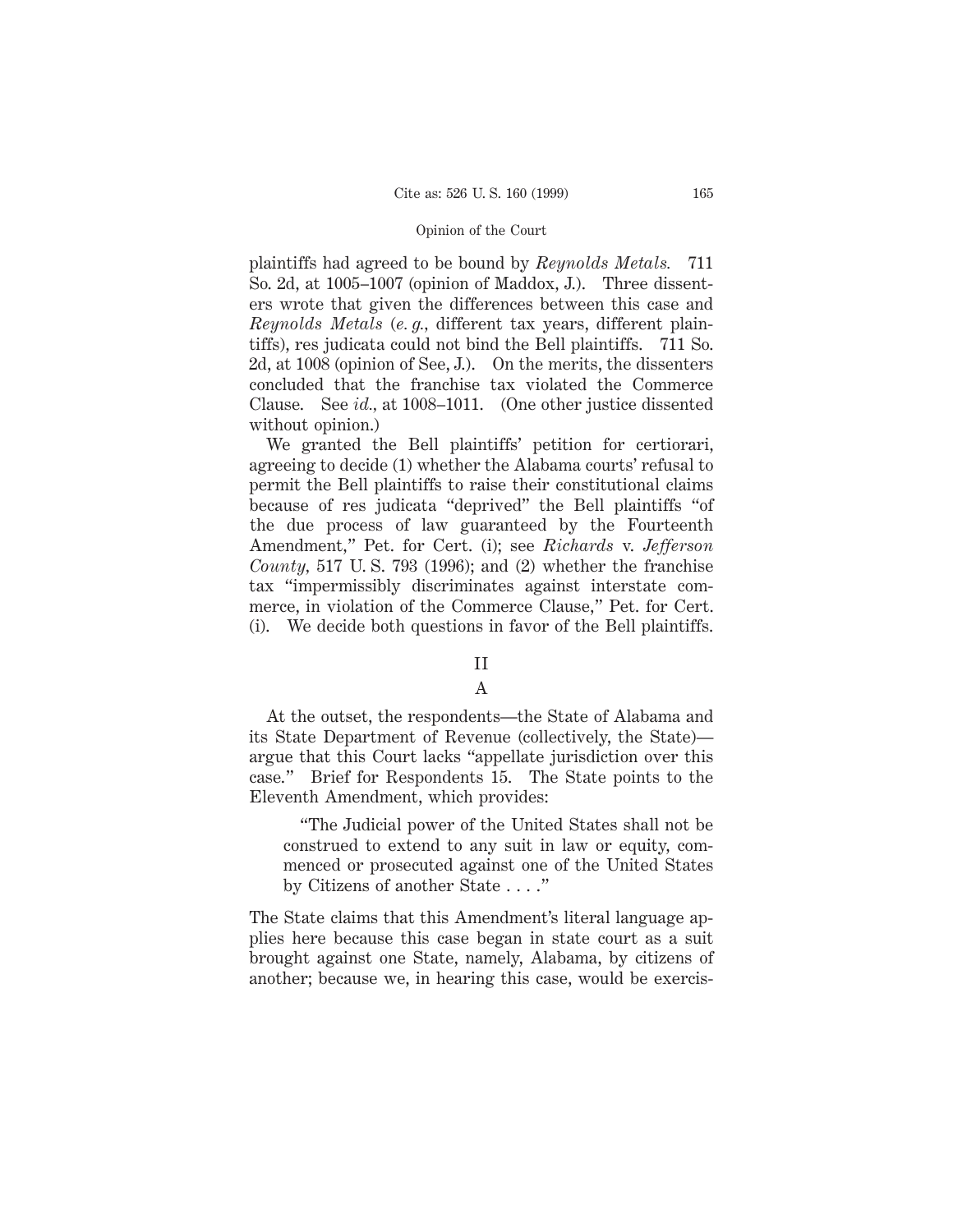ing the "Judicial power of the United States"; and because Alabama has not waived its right to object to our exercise of that power.

This Court, however, has recently considered and rejected the very argument that the State now makes. In *McKesson Corp.* v. *Division of Alcoholic Beverages and Tobacco, Fla. Dept. of Business Regulation,* 496 U. S. 18 (1990), we unanimously held that "[t]he Eleventh Amendment does not constrain the appellate jurisdiction of the Supreme Court over cases arising from state courts." *Id.,* at 31. We explained:

"[I]t is 'inherent in the constitutional plan' . . . that when a state court takes cognizance of a case, the State assents to appellate review by this Court of the federal issues raised in the case 'whoever may be the parties to the original suit, whether private persons, or the state itself.'" *Id.*, at 30 (quoting *Principality of Monaco* v. *Mississippi,* 292 U. S. 313, 329 (1934); *Proprietors of Charles River Bridge* v. *Proprietors of Warren Bridge,* 11 Pet. 420, 585 (1837) (Story, J., dissenting)).

Our holding in *McKesson* confirmed a long-established and uniform practice of reviewing state-court decisions on federal matters, regardless of whether the State was the plaintiff or the defendant in the trial court. 496 U. S., at 28; accord, *General Oil Co.* v. *Crain,* 209 U. S. 211, 233 (1908) (Harlan, J., concurring) ("[I]t was long ago settled" that the Eleventh Amendment does not bar "a writ of error to review the final judgment of a state court").

Although the State now asks us to "overrule *McKesson,*" Brief for Respondents 27, it does not provide a convincing reason why we should revisit that relatively recent precedent, and we shall not do so. Cf. *Planned Parenthood of Southeastern Pa.* v. *Casey,* 505 U. S. 833, 854–855 (1992) (considerations relevant to overruling precedent include workability of prior precedent, its relation to other changes in law, and relevant reliance).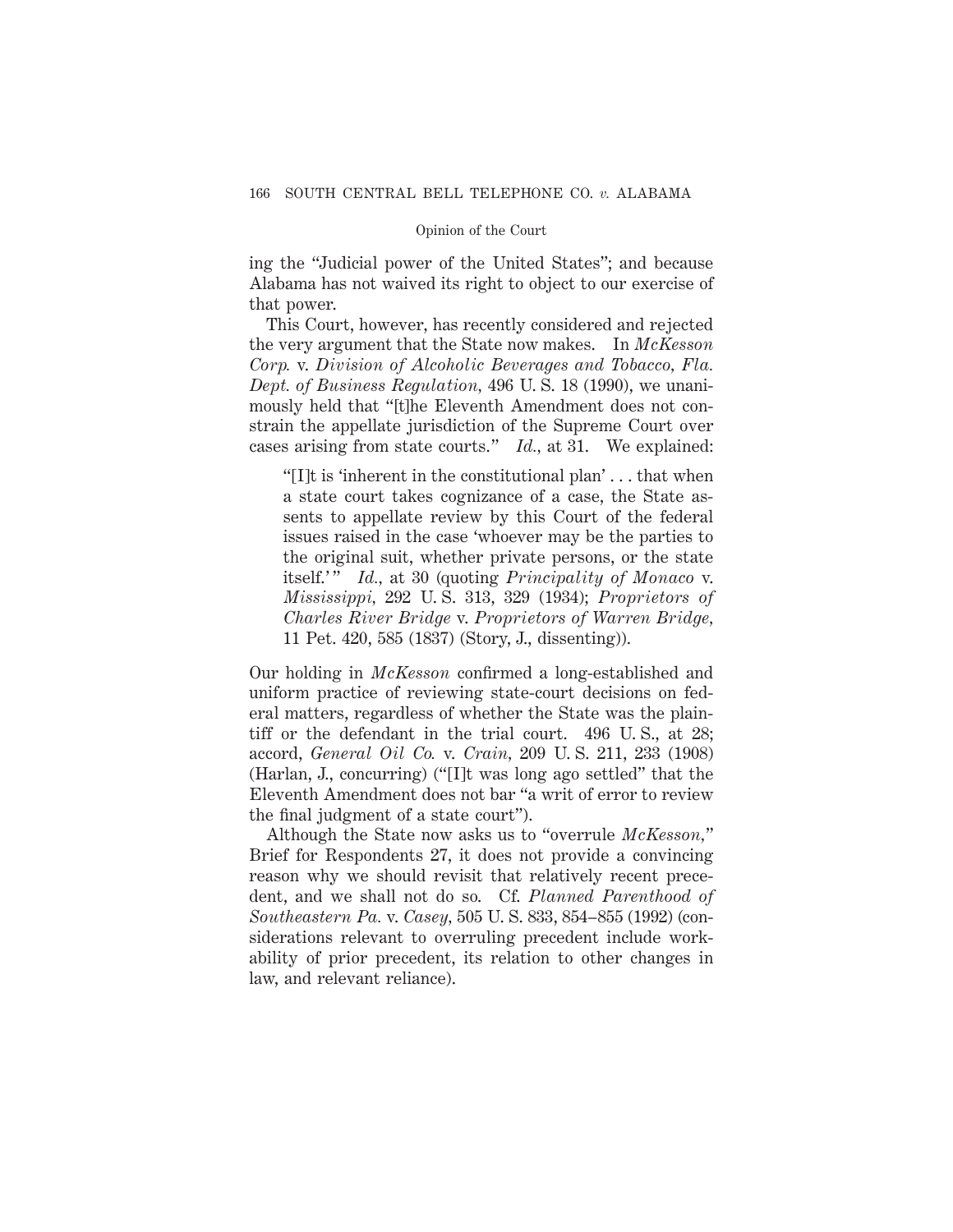### B

The State, in opposing Bell's petition for certiorari, argued that the Alabama Supreme Court's decision rested upon an adequate state ground, namely, state-law principles of res judicata. It now believes, however, that the Alabama Supreme Court's decision rejected the plaintiffs' claims on their merits and relied upon *Reynolds Metals* under principles of *stare decisis,* not res judicata. Brief for Respondents 3. For that reason, the State "offer[s] no defense of the decision as a valid application of the doctrine of *res judicata.*" *Ibid.* Nor do we believe a valid defense could be made. See *Richards* v. *Jefferson County, supra.*

In *Richards,* we considered an Alabama Supreme Court holding that state-law principles of res judicata prevented certain taxpayers from bringing a case (which we will call Case Two) to challenge on federal constitutional grounds a state tax that the Alabama Supreme Court had upheld in an earlier case (Case One) brought by different taxpayers. We held that the Fourteenth Amendment forbade this "extreme" application of state-law preclusion (res judicata) principles, *id.,* at 797, because the plaintiffs in Case Two were "strangers" to the earlier judgment, *id.,* at 802.

We cannot distinguish *Richards* from the case before us. In *Richards,* we pointed out that the taxpayers in Case One "did not sue on behalf of a class; their pleadings did not purport to assert any claim against or on behalf of any nonparties; and the judgment they received did not purport to bind any . . . taxpayers who were nonparties." *Id.,* at 801. We added that the taxpayers in Case One did not understand their suit "to be on behalf of" the different taxpayers involved in Case Two, nor did the Case One court make any special effort "to protect the interests" of the Case Two plaintiffs. *Id.,* at 802. As far as we are aware, the same can be said of the circumstances now before us. The two relevant cases involve different plaintiffs and different tax years. Neither is a class action, and no one claims that there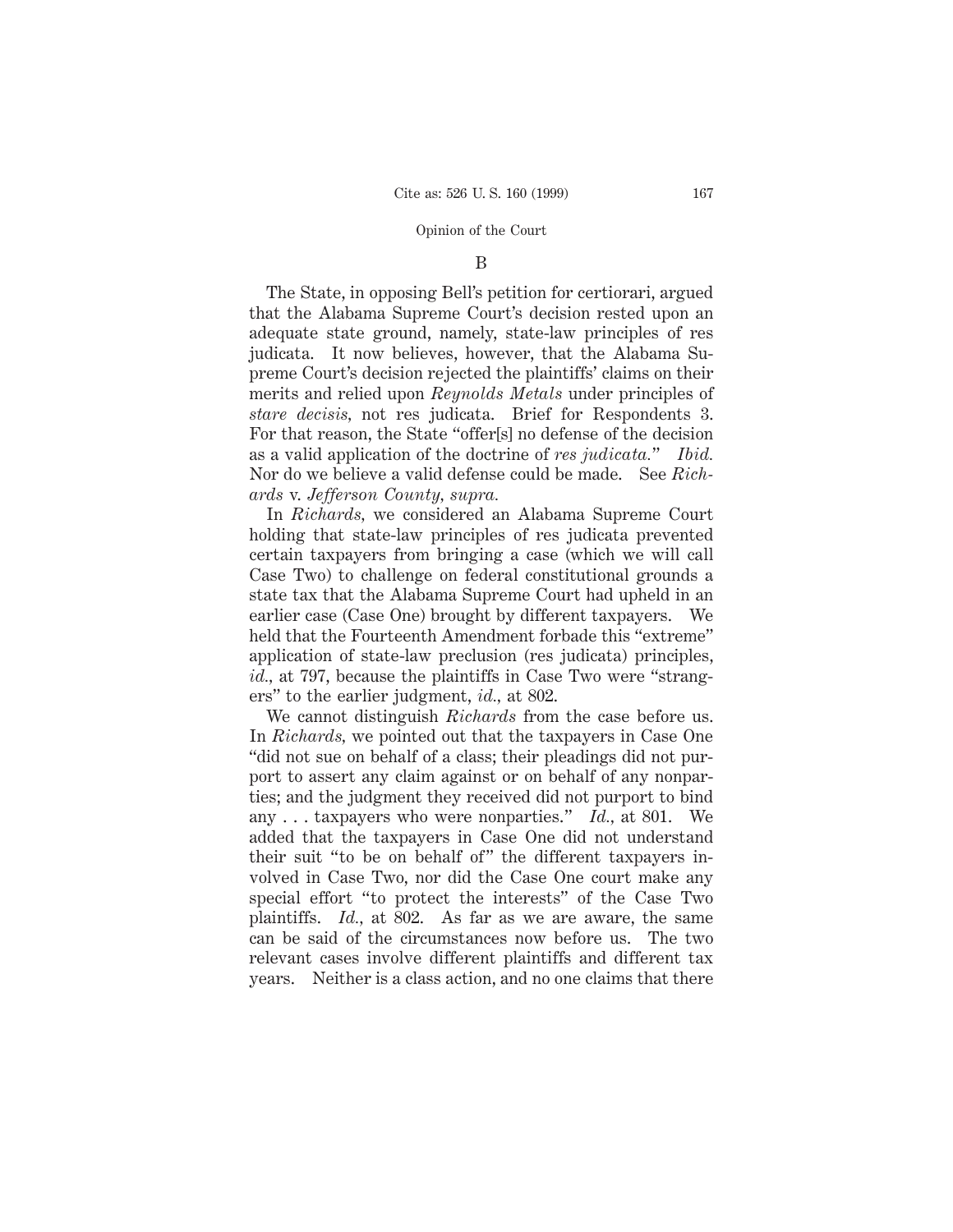is "privity" or some other special relationship between the two sets of plaintiffs. Hence, the Case Two plaintiffs here are "strangers" to Case One, and for the reasons we explained in *Richards,* they cannot be bound by the earlier judgment.

The Alabama trial court tried to distinguish the circumstances before us from those in *Richards* by pointing out that the plaintiffs here were aware of the earlier Reynolds Metals litigation and that one of the Reynolds Metals lawyers also represented the Bell plaintiffs. See Mem. Op. 18a– 19a. These circumstances, however, created no special representational relationship between the earlier and later plaintiffs. Nor could these facts have led the later plaintiffs to expect to be precluded, as a matter of res judicata, by the earlier judgment itself, even though they may well have expected that the rule of law announced in *Reynolds Metals* would bind them in the same way that a decided case binds every citizen.

A concurring justice in the Alabama Supreme Court concluded that the Bell plaintiffs had "agreed that the final decision in *Reynolds Metals* would be controlling" when, in a letter to the trial court, they "specifically requested that [their] case be held in abeyance until *Reynolds Metals* was decided." 711 So. 2d, at 1006–1007 (opinion of Maddox, J.). That letter also said, however, that if " 'either party desires to proceed at a later date, with the Court's permission this case would be activated.'" *Id.*, at 1006. Given this latter statement, the letter is no more than a routine request for continuance. It does not distinguish *Richards.*

In sum, if the Alabama Supreme Court's holding in this case rests on state-law claim or issue preclusion (res judicata or collateral estoppel), that holding is inconsistent with *Richards* and with the Fourteenth Amendment's due process guarantee.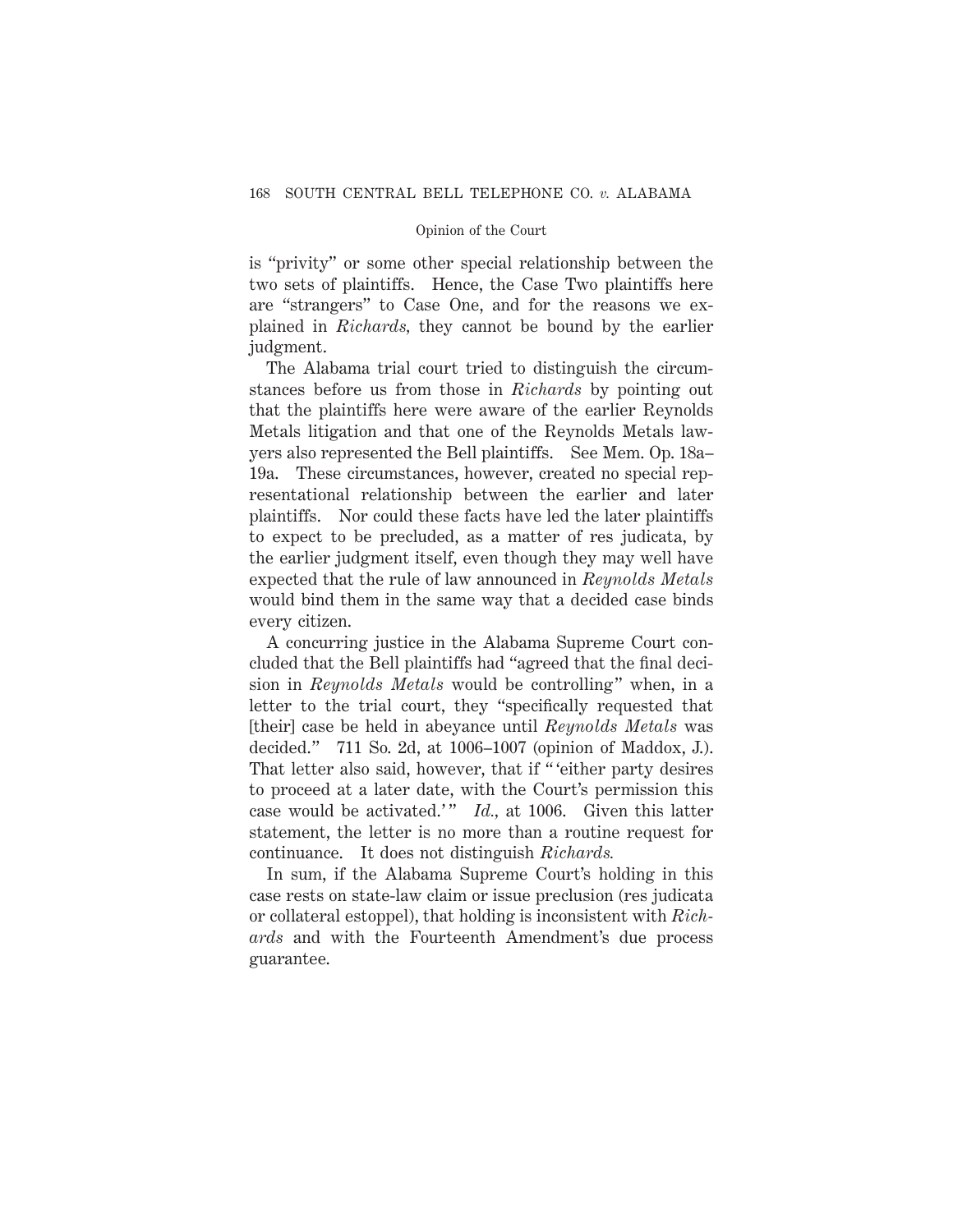# C

Turning to the merits, we conclude that this Court's Commerce Clause precedent requires us to hold Alabama's franchise tax unconstitutional. Alabama law defines a domestic corporation's tax base as including only one item—the par value of capital stock—which the corporation may set at whatever level it chooses. A foreign corporation's tax base, on the other hand, contains many additional balance sheet items that are valued in accordance with generally accepted accounting principles, rather than by arbitrary assignment by the corporation. Accordingly, as the State has admitted, Alabama law gives domestic corporations the ability to reduce their franchise tax liability simply by reducing the par value of their stock, while it denies foreign corporations that same ability. App. to Pet. for Cert. 52a–53a (Stipulated Facts). And no one claims that the different tax rates for foreign and domestic corporations offset the difference in the tax base. The tax therefore facially discriminates against interstate commerce and is unconstitutional unless the State can offer a sufficient justification for it. Cf. *Fulton Corp.* v. *Faulkner,* 516 U. S. 325 (1996) (state tax scheme requiring shareholders in out-of-state corporations to pay tax on a higher percentage of share value than shareholders of corporations operating solely within the State facially discriminated in violation of the Commerce Clause). This discrimination is borne out in practice, as the record, undisputed here, shows that the average domestic corporation pays only one-fifth the franchise tax it would pay if it were treated as a foreign corporation. See App. to Pet. for Cert. 36a (plaintiffs' statement of facts); Mem. Op. 21a, and n. 7 (adopting plaintiffs' statement of facts).

The State cannot justify this discrimination on the ground that the foreign franchise tax is a "complementary" or "compensatory" tax that offsets the tax burden that the domestic shares tax imposes upon domestic corporations. *E. g., Hen-*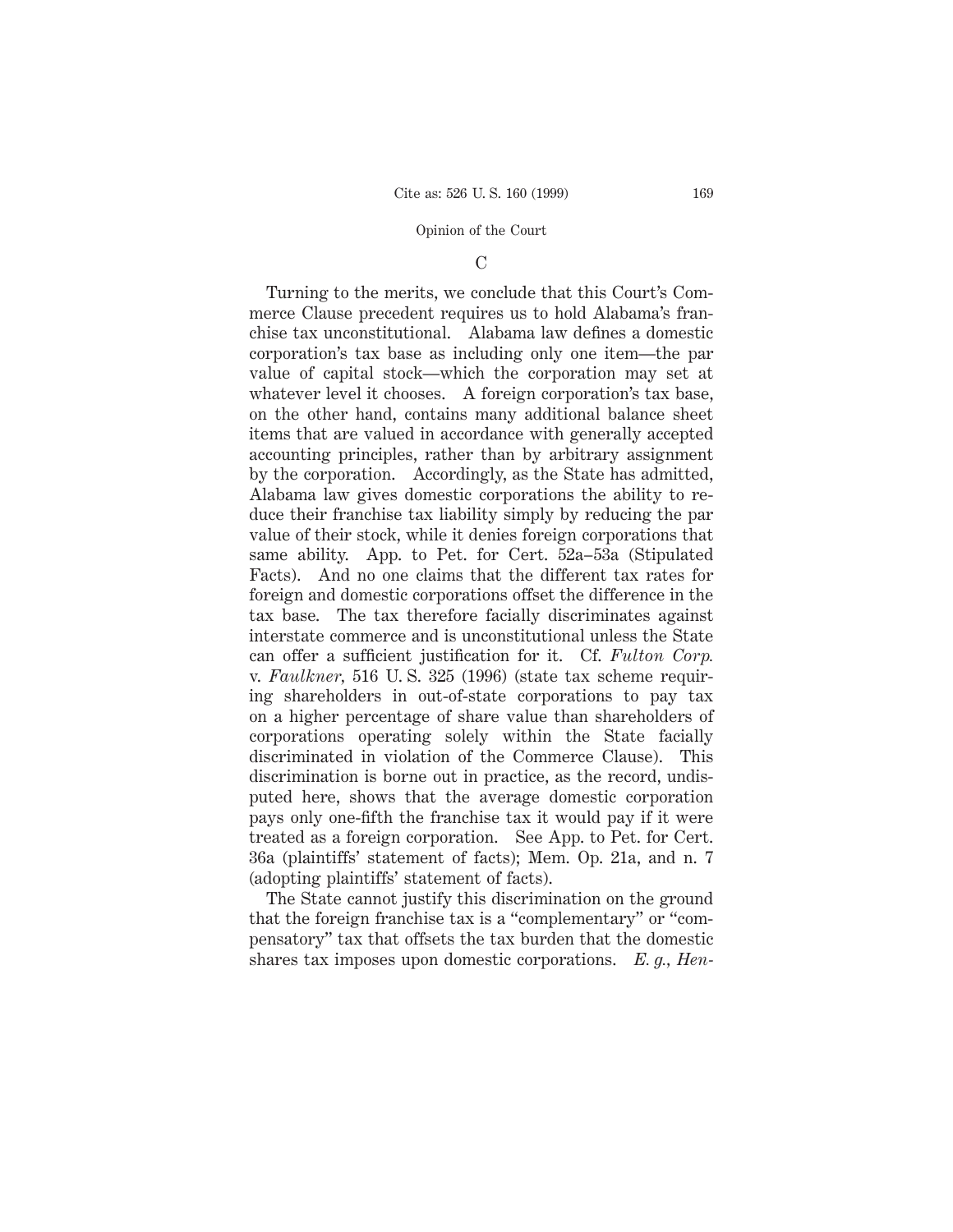*neford* v. *Silas Mason Co.,* 300 U. S. 577 (1937) (upholding a facially discriminatory use tax as "complementary" to a domestic sales tax). Our cases hold that a discriminatory tax cannot be upheld as "compensatory" unless the State proves that the special burden that the franchise tax imposes upon foreign corporations is "roughly . . . approximate" to the special burden on domestic corporations, and that the taxes are similar enough "in substance" to serve as "mutually exclusive" proxies for one another. *Oregon Waste Systems,* 511 U. S., at 103; accord, *Fulton, supra,* at 332–333.

In this case, however, the relevant tax burdens are *not* "roughly approximate." See App. to Pet. for Cert. 36a–37a (plaintiffs' statement of facts, showing that the foreign franchise tax burden far exceeds the domestic franchise tax and the domestic shares tax combined); Mem. Op. 21a, n. 7 (adopting plaintiffs' statement of facts); cf. 711 So. 2d, at 1011 (See, J., dissenting) (in the face of the State's "indefinite assertion," plaintiffs offered "substantial evidence . . . that the foreign franchise tax exceeds any intrastate burden" imposed through the higher franchise tax rate and the domestic shares tax). And the State has made no effort to persuade this Court otherwise.

Nor are the two tax burdens similar in substance. Alabama imposes its foreign franchise tax upon a foreign firm's decision to do business in the State; Alabama imposes its domestic shares tax upon the ownership of a certain form of property, namely, shares in domestic corporations. Compare Ala. Code § 40–14–41 with § 40–14–70 (1993 and Supp. 1998). No one has explained to us how the one could be seen as a "proxy" for the other.

Rather than dispute any of these matters, the State instead says, with "respect to the merits," that "the flaw in petitioners' claim lies not in the application to Alabama's corporate franchise tax of this Court's recent negative Commerce Clause cases; the flaw lies rather in the negative Commerce Clause cases themselves." Brief for Respondents 3.